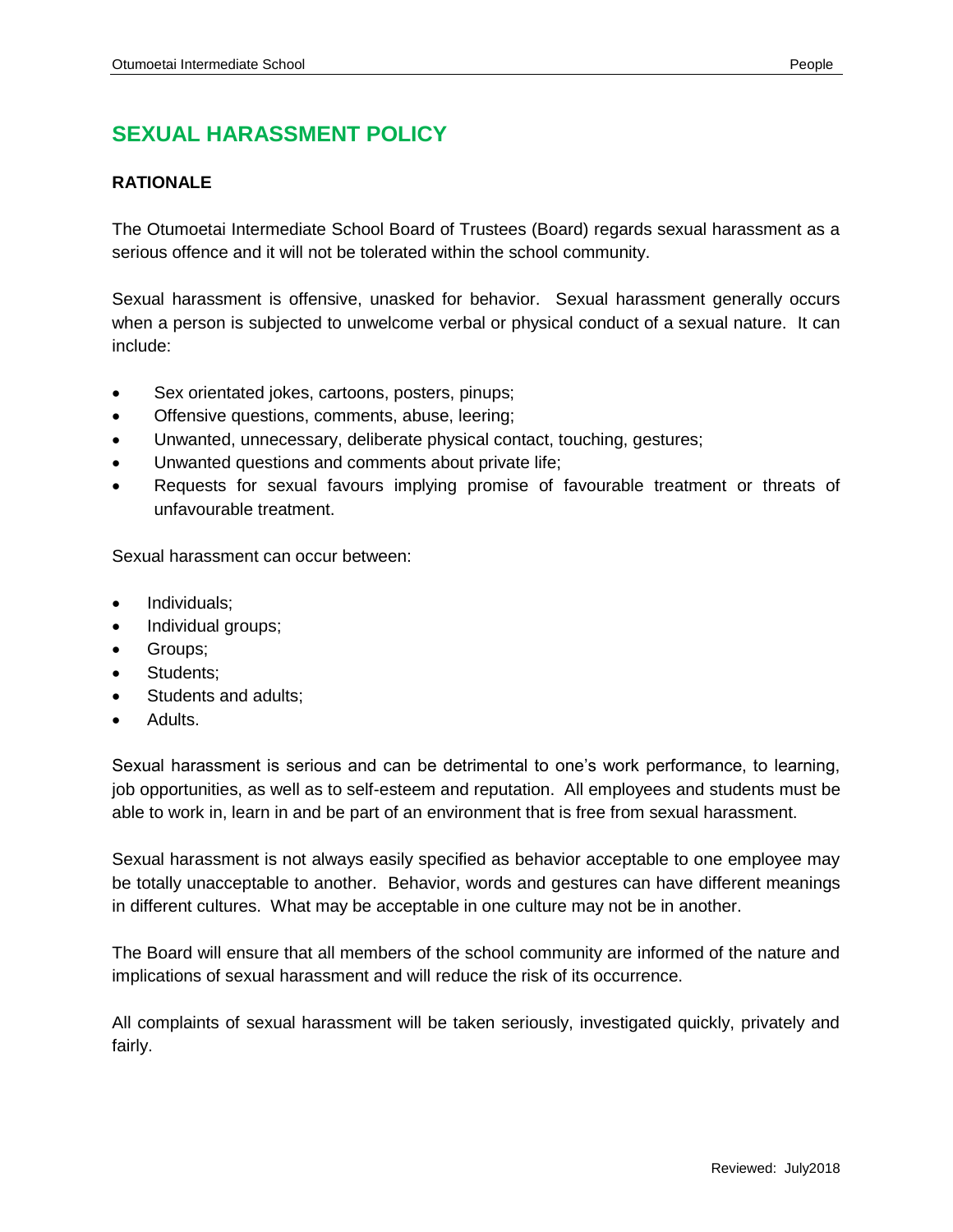## **OBJECTIVES**

- 1. All members of the school community are to be informed of the nature and implications of sexual harassment and will act to reduce the risk of its occurrence.
- 2. Awareness within the Otumoetai Intermediate School community through:

| - staff meetings, induction and training;                    |
|--------------------------------------------------------------|
| - teaching programme components (KOS health programmes, etc) |
| - Class teacher support                                      |
| - Parental awareness                                         |
| - Newsletters                                                |
| - Training                                                   |
|                                                              |

### 3. **Training Responsibility**

The training will be the responsibility of the designated contact people to co-ordinate/ liaise with senior management staff and other identified key people, eg union. (Induction, staff development and policy meetings to update staff, promote awareness and the knowledge of procedures set up for person support.) Training will occur on a two yearly cycle and be aligned with the "Keeping Ourselves Safe Programme".

### 4. **Enquiries and Complaints of Sexual Harassment**

Anyone with an enquiry or a complaint about sexual harassment can approach or be referred to:

- The designated school contact people (the contact people will give information and, where appropriate, support the complainant in making a complaint).
- The Human Rights Commission.
- Delegated Union Representative

If there is no informal resolution, in consultation with the complainant the contact person contacted above will notify the Principal and the Board Chairperson. If a formal written complaint is received, the contact person in consultation with the complainant will refer the complaint either to:

- The Board of Trustees;
- Mediation Services, NZEI; or
- The Human Rights Commission.

The complaint will be investigated by the body preferred by the complainant. **All complaints will be treated sensitively with complete confidentiality by the Board, the Principal and contact person.**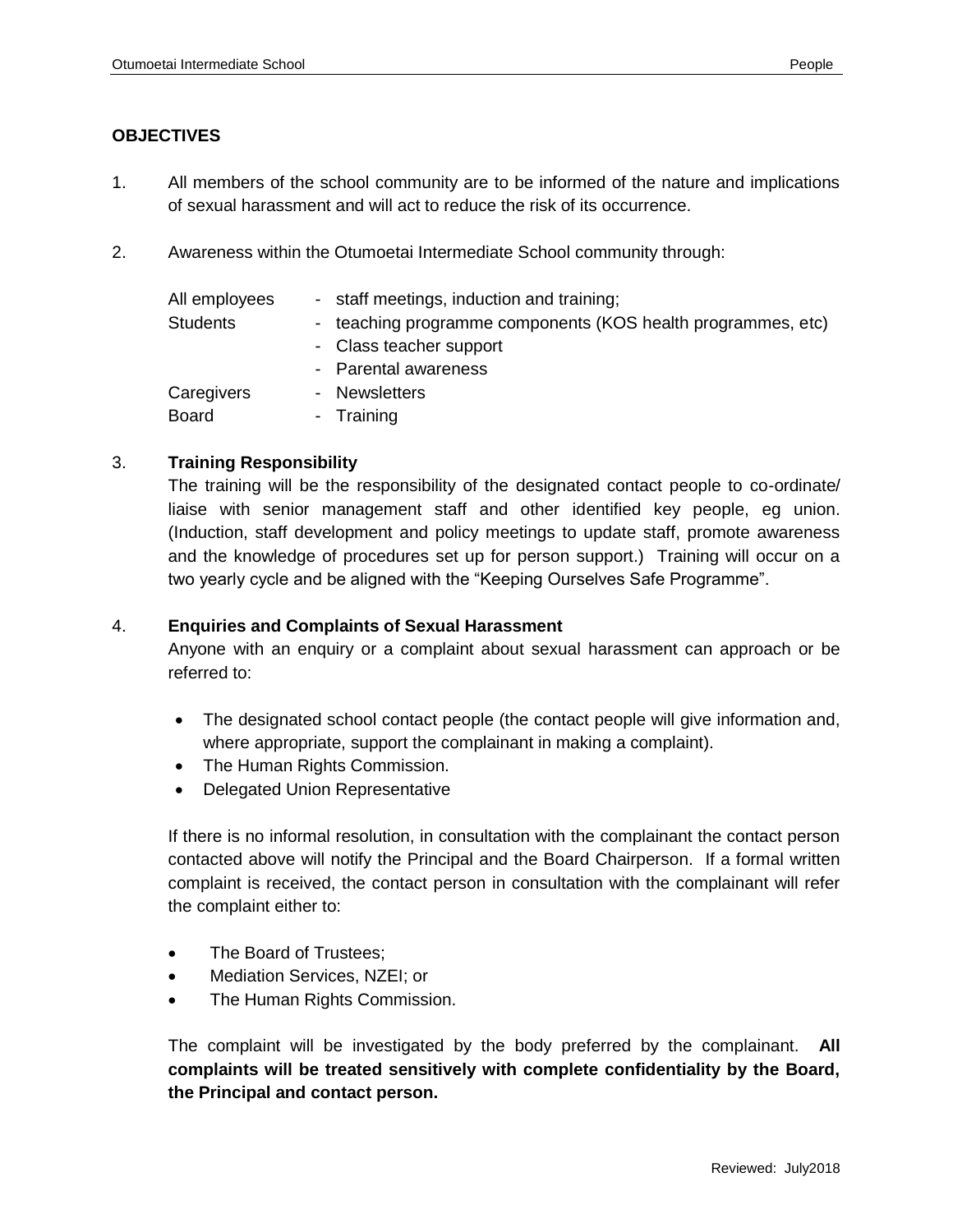- 5. In all instances the Principal and Board Chair must be informed regarding instances of sexual harassment.
- 6. A written record must be kept by the school contact person for each case involving sexual harassment, noting:
	- Nature of inquiry/complaint;
	- Time and date of inquiry/complaint;
	- Action taken as a result of inquiry/complaint.

**This written record is to be filed in the complainant's individual file if a student or personal file if a staff member.**